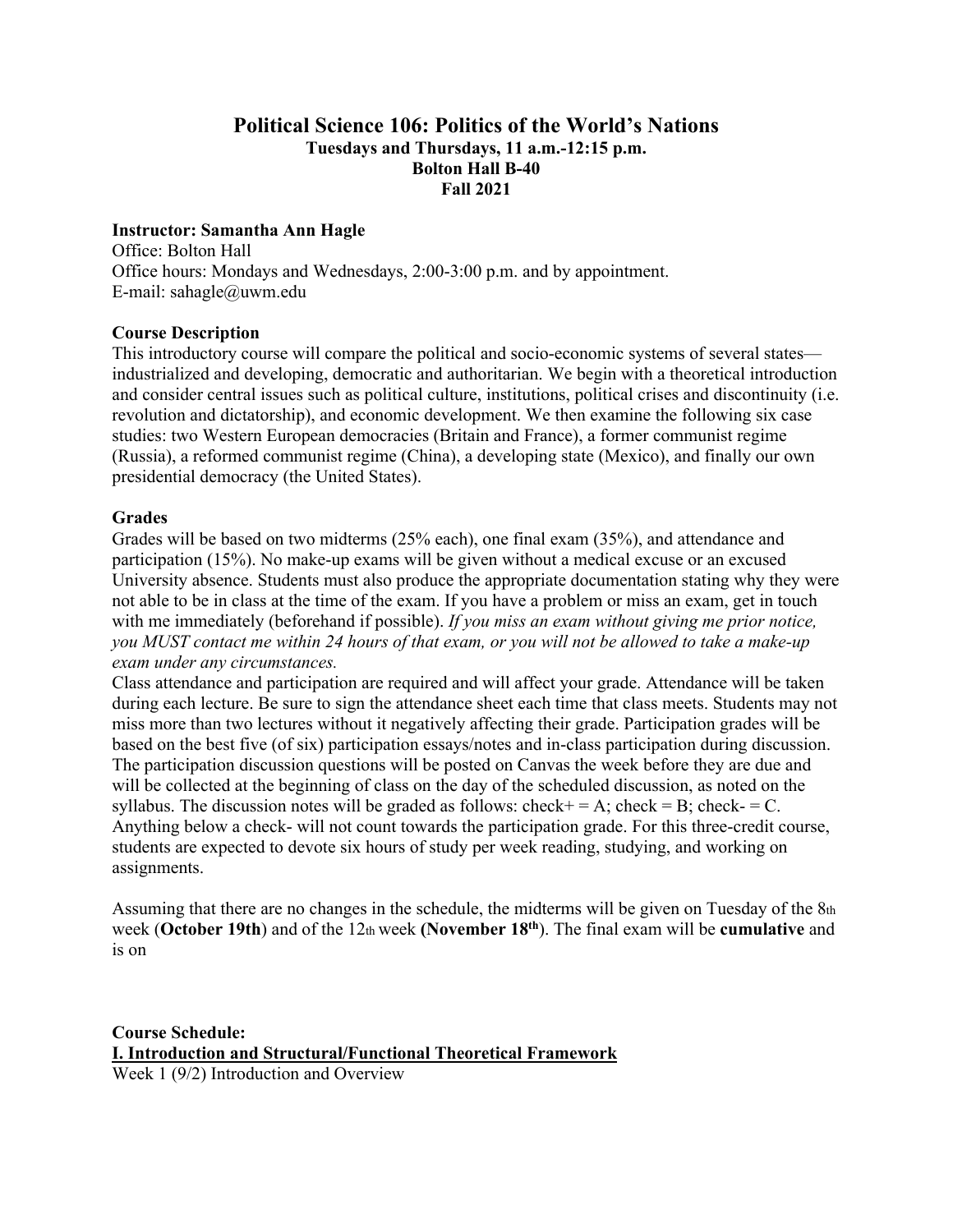Week 2 (9/7 & 9/9): Issues and Problems in Comparative Politics and Almond and Powell's Comparative Model of Political System, Process, and Policy.

**Required reading:** *Comparative Politics Today: A World View,* chapters, 1, 2, and 3 (pp. 1-54). **Suggested reading:** Fukuyama, Francis. (1989) "The End of History?" *The National Interest*  (Summer) pp. 3-18. Canvas.

Huntington, Samuel P. (1993) "The Clash of Civilizations?" *Foreign Affairs* (Summer) 72:3 pp. 22- 49. Canvas.

Week 3 (9/14 & 9/16): System, Process, and Policy continued.

**Required reading:** *Comparative Politics Today: A World View,* chapters 4, 5, and 6 (pp. 55‐130). Interest groups, interest aggregation and political parties, government and policymaking, and public policy.

# **II. Britain**

Weeks 4 and 5 (9/21, 9/23, 9/28 & 9/30): Britain **Required reading:** *Comparative Politics Today: A World View* (chapter 7), "Politics in Britain" by Richard Rose, pp. 132-172. Blair, Tony. (2007) "A Battle for Global Values." *Foreign Affairs*  86:1 (January/February) pp.1-7. Canvas. Edelman, Eric. (2010) "A Special Relationship in Jeopardy." *The American Inte*rest (July/August) pp.2-10. < https://www.the-american-interest.com/2010/07/01/a-special-relationshipin-jeopardy/> **Suggested reading:** UK Cabinet Office and Prime Minister's Office. (December 19), "Queen's Speech 2019 Transcript of the Speech, exactly as it was Delivered." 19 December 2019. D2L. To view the December 19, 2019 State Opening of Parliament—The Queen's Speech—BBC News, see the following web links: <https://www.youtube.com/watch?v=jtm9aMEC74U> <https://www.youtube.com/watch?v=MZxzzPRNvLY>

# **9/30 (Thursday): Participation discussion notes due at the beginning of class**.

**Recommended film:** "The Queen." This film offers a depiction of Tony Blair's interaction with the Royal Family in the wake of Princess Diana's death. Helen Mirren won an Academy Award in 2006 for her portrayal of Queen Elizabeth. The film captures the British Monarchy as a tradition-bound institution. This film is on media reserve in the West Wing of the UWM Golda Meir West Library. Also Recommended: "The King's Speech." This 2010 film depicts King George VI's effort to overcome a speech impediment and his rise to the throne after his brother (Edward VIII) abdicated. This film won four Academy Awards in 2010, including Best Picture, Best Director, Best Actor (Colin Firth), and Best Original Screenplay.

# **III. France**

Weeks 6 and 7 (10/5, 10/7, 10/12 & 10/14): France **Required reading:** *Comparative Politics Today: A World View* (chapter 8), "Politics in France" by Martin A. Schain, pp. 174-217. Giry, Stéphanie. (2006) "France and Its Muslims." *Foreign Affairs*  (September/October) 85:5, pp. 87-104. Canvas.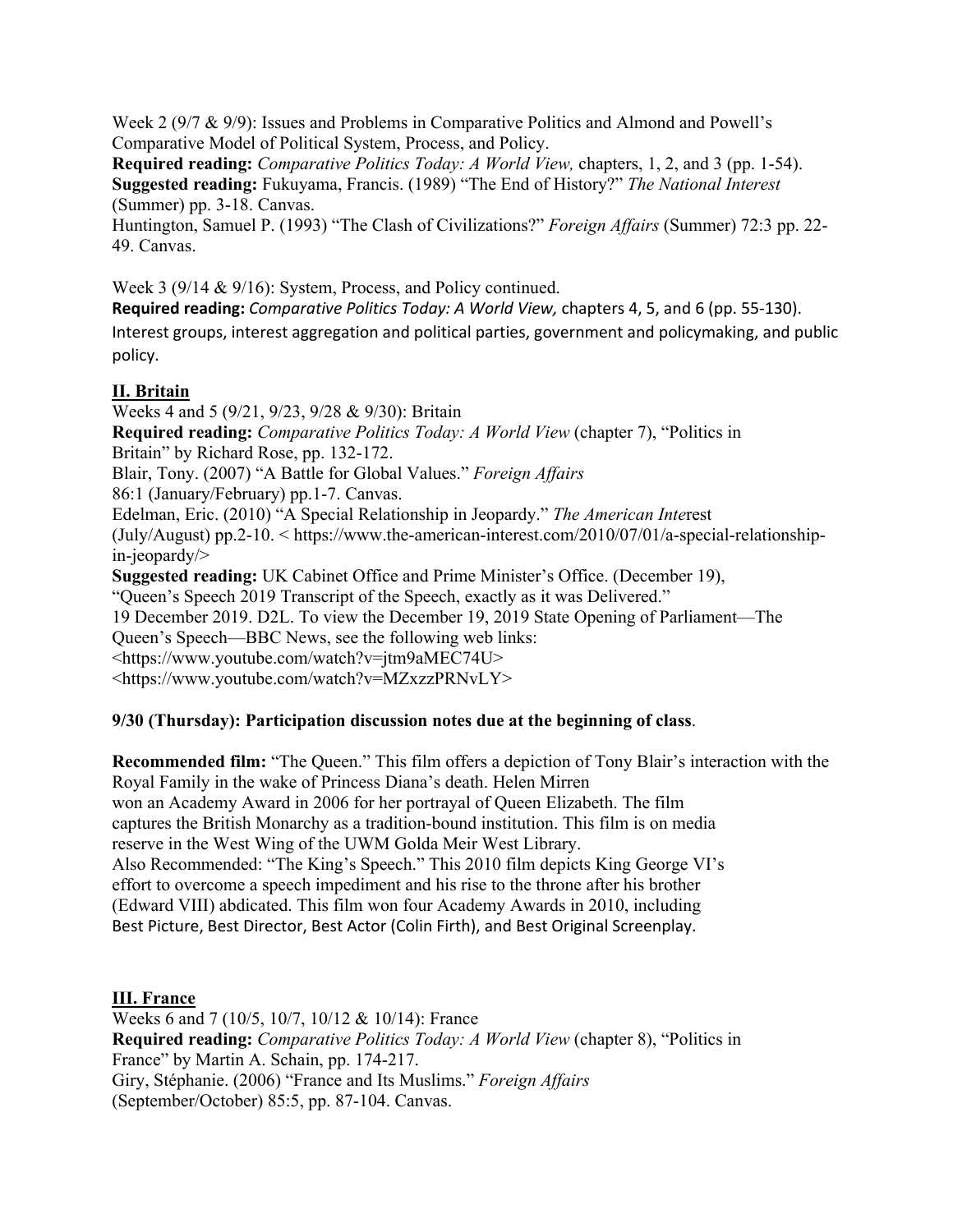### **10/14 (Thursday): Participation discussion notes due at the beginning of class.**

**Recommended film:** "Charles De Gaulle, 1890-1970." This documentary offers some background on the first president of the French Fifth Republic, Charles de Gaulle. This film is on reserve in the West Wing of the UWM Golda Meir Library.

#### **First Midterm: Tuesday, October 19th, 2021**

### **IV. Russia**

Weeks 8, 9, and 10 (10/21, 10/26, 10/28 & 11/2): Russia

**Required reading:** *Comparative Politics Today*: *A World View* (chapter 11), "Politics in Russia" by Thomas F. Remington, pp. 298-339.

Soldatov, Andrei and Borogan, Irina. (2010) "Russia's New Nobility: The Rise of the Security Services in Putin's Kremlin." *Foreign Affairs* 89:5 (September/October) pp.80-96. Canvas. Murphy, Kim. (2007) "Ruble Rousers: The Poison-and-Caviar World of Russian Oligarchs in London." *The New Republic* (April), pp. 34-37. Canvas.

### **11/2 (Tuesday): Participation discussion notes due at the beginning of class.**

**Recommended film:** "Mikhail Gorbachev and the Fall of the Soviet Union." The film offers a summary of Gorbachev's rise within the Soviet Communist Party and discusses his role in the fall of the Soviet Union. The film is on media reserve in the West Wing of the UWM Golda Meir Library.

### **V. China**

Week 10, 11, and 12 (11/4, 11/9, 11/11 & 11/16): China **Required reading:** *Comparative Politics Today: A World View* (chapter 12), "Politics in China" by Melanie Manion, pp. 340-381. Economy, Elizabeth. (2018) "China's New Revolution: The Reign of Xi Jinping." *Foreign Affairs*  93:6 (May/June) pp.60-74. Canvas.

### **11/16 (Tuesday): Participation discussion notes due at the beginning of class.**

**Recommended film:** "China: Through Mao's Eye's. 1958-1969: *Not* a Dinner Party—the Cultural Revolution." This 61-minute film is the third part of a four-part series based on Philip Short's book *Mao: A Life*. The film incorporates film and video footage from the Cultural Revolution that was kept secret for decades. The film also presents interviews with the last surviving members of Mao's inner circle. This film is on media reserve in the West Wing of the UWM Golda Meier Library. Also recommended: "To Live." The film chronicles one Chinese family's forty-year experience of political turmoil from the founding of the Chinese Communist state, the Great Leap Forward, the Cultural Revolution, and the early years of capitalist market reform.

#### **Second Midterm**: **Thursday, November 18th, 2021**

# **VI. Mexico**

Weeks 13, 14, and 15 (11/24, 11/30, 12/2, & 12/7): Mexico **Required reading:** *Comparative Politics Today: A World View* (chapter 13), "Politics in